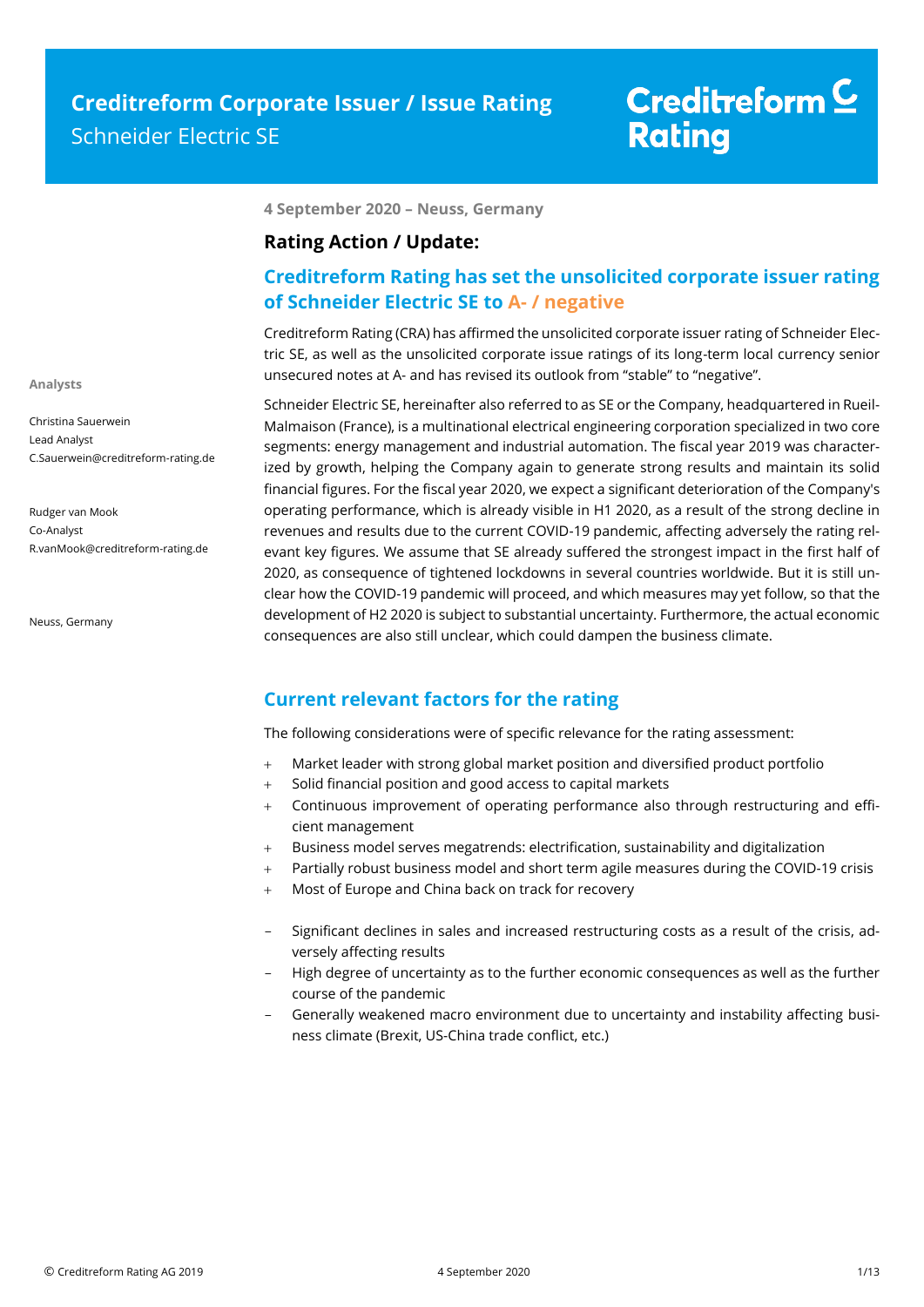#### **ESG-criteria:**

CRA generally considers ESG factors (environment, social and governance) within its rating decisions. In the case of Schneider Electric SE we have identified ESG factors with significant influence on the following categories, which is described in the sections below.

(E) Environment ⊠ (S) Social □ (G) Governance □

(E): Sustainable products and services represent 70% of the Group's total revenues.

Already, 70% of the turnover results from sustainable products and services, which can further increase due to stricter regulations with regard to CO2-emissions and increased focus on sustainability in companies as well as in private households. Sustainability is therefore a key driver of the Company's performance as well as a significant competitive factor for SE. Overall, we see SE as a very sustainable and socially very well positioned company, which we consider as beneficial for its corporate identity.

A general valid description of Creditreform Rating AG, as well as a valid description of corporate ratings for understanding and assessing ESG factors in the context of the credit rating process, can be found here:

https://creditreform-rating.de/en/about-us/regulatory-requirements.html?file=files/content/downloads/Externes%20Rating/Regulatorische%20Anforderungen/EN/Ratingmethodiken%20EN/The%20Impact%20of%20ESG%20Factors%20on%20Credi t%20Ratings.pdf

### **Rating result**

The current rating of A- attests Schneider Electric SE a good level of creditworthiness, which represents a low default risk.

The rating result is based on the strong global market position of Schneider Electric, its good level of product and geographical diversification, its leading technological know-how, and overall positive prospects in the view of global market demand for electrification and enhancement of energy efficiency, sustainability and digitization. In 2019, the Group once again achieved strong positive annual results marked by growth and above-average profitability, with improved gross profit as a result of successful portfolio management and the strengthening of product, services and software solutions. The Company's financing structure and liquidity position are solid and adequate in relation to the Company's earnings performance.

On the other hand, the Company is vulnerable to the general economic situation and to possible downturns in overall investment levels. The Company's active acquisition strategy induces revolving restructuring costs and costs of integration of acquired companies, which could offset the profitability improvements that have been achieved over recent years. Furthermore, it has to maintain a significant level of R&D to retain its leading technological position. The Company's progressive distribution policy, as well as the recurring share buyout programs, put pressure on its financials, although so far without any critical impact on the overall solid financials of the Group.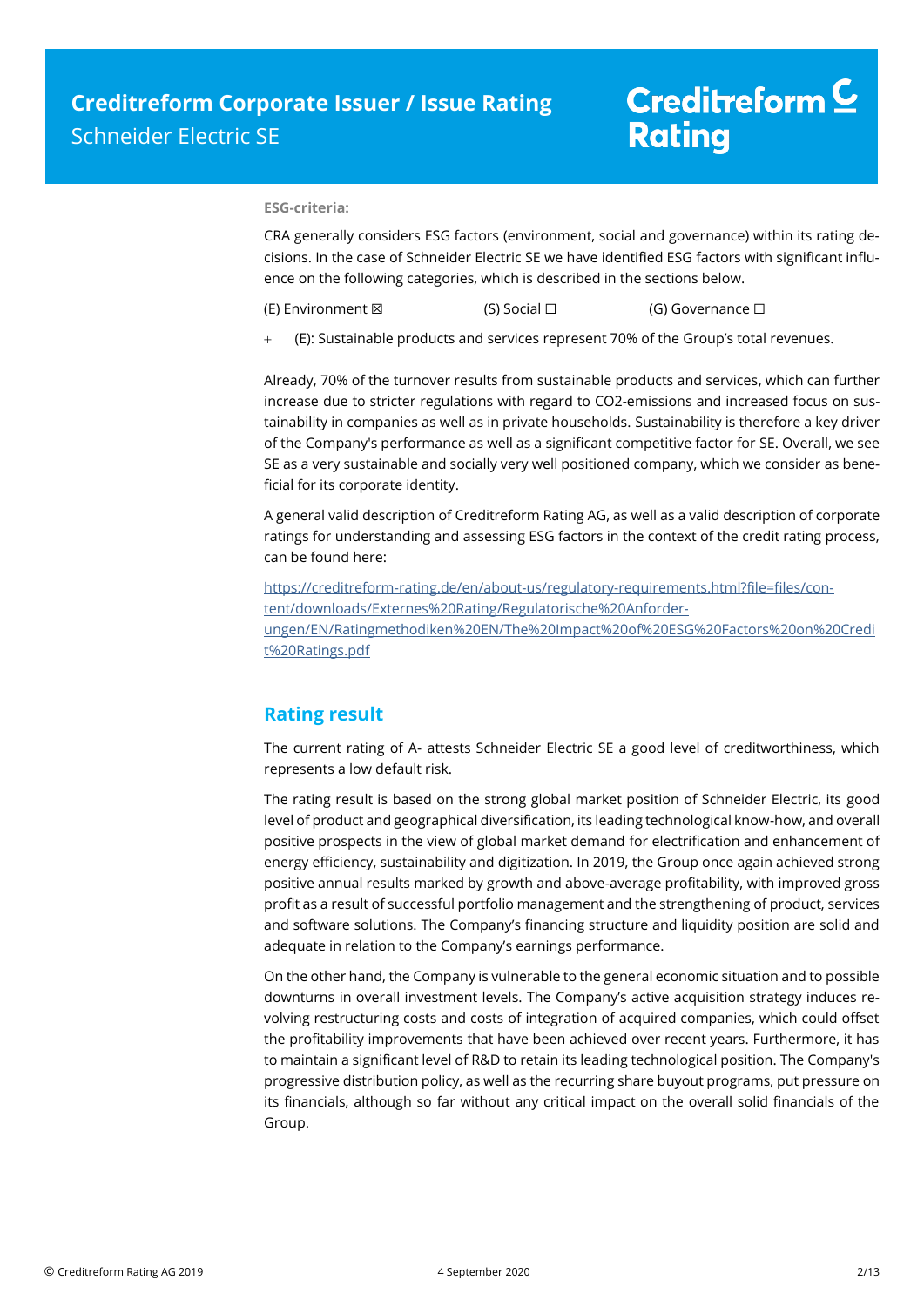### **Outlook**

The one-year outlook of the rating is negative. This outlook is based on our expectation of a deterioration of SE's financial key figures due to an worsening of sales and operating performance in the fiscal year 2020, which is already visible in H1 2020. Despite a partially recovery tendency over the course of the last months, we expect that the Group will generate results that will be substantially lower than in the prior business year. Furthermore, there is still significant uncertainty as to the further course of the pandemic. Many of the Group's key-markets are still affected. SE also adjusted its targets for 2020, expecting significant lower revenues.

### **Best-case scenario: A-**

In our best-case-scenario for one year, we assume a rating of A-. In this scenario, we expect that the impact of the COVID-19 only has a limited influence on the rating relevant key figures due to a partially economic recovery in H2 2020 and successful structural measures of the Company, stabilizing profitability.

**Worst-case scenario: BBB+**

In our worst-case scenario for one year, we assume a rating of BBB+. In this scenario, we expect the severity of the COVID-19 situation to increase, slowing economic recovery and causing a further fall in demand as well as higher restructuring costs, adversely affecting significantly the Group's operating performance as well as cash flow and its financial key figures.

### **Business development and outlook**

Schneider Electric recorded a strongly positive development in the financial year 2019, despite the impact of extraordinary effects, which negatively affected the Company's annual profit. In 2019 the Group realized record revenues of EUR 27,158 Mio. (2018: EUR 25,720 million), reaching a reported growth of 5.6% and an organic growth of 4.2%. EBIT<sup>1</sup> amounted to EUR 3,605 million (2018: EUR 3,589 million), and EAT increased to EUR 2,413 million (2018: EUR 2,334 million). A strong free cash flow of EUR 3,476 million (2018: EUR 2,102 million) was achieved, rising by 65.4%.Adjusted Net total debt /EBITDA adjusted stood at 3.55 (2018: 3.67).

Both core segments Energy Management, with the operating segments Low Voltage, Medium Voltage and Secure Power (ca 23.2% of turnover), as well as Industrial Automation (ca 76.8% of turnover) made positive contributions to the overall result, rising by 5.2% and 0.8% respectively on a like-for-like basis. All the geographical regions saw revenue growth in 2019: North America by 6%, Asia Pacific by 4.4% driven by China and India, Western Europe by 1.9% and the rest of the world by 4.4%. SE also recorded business growth in all business units: products grew by 3% driven by digital innovation, service business by 8% driven by digital and sustainability, and software with double-digit organic growth, among others due to performance of AVEVA. The other recently acquired companies Asco Power and IGE+XAO also performed well. The end markets were partially adversely impacted by external factors. The UK non-residential market was affected (industrial, buildings, office and commercial sector) due to uncertainties related to Brexit,

#### Please note:

The scenarios are based on information available at the time of the rating. Within the forecast horizon, circumstances may occur that could lead to a change of the rating out of the indicated range.

 $\overline{a}$ 

 $<sup>1</sup>$  For analytical purposes, CRA adjusted the original values in the financial statements in the context of its financial ratio</sup> analysis. For example, when calculating the analytical equity ratio, deferred tax assets, goodwill (entirely or partly), and internally-generated intangible assets are subtracted from the original equity, whilst deferred tax liabilities are added. Net total debt takes all balance sheet liabilities into account. Therefore, the key financial figures shown often deviate from the original values of the company.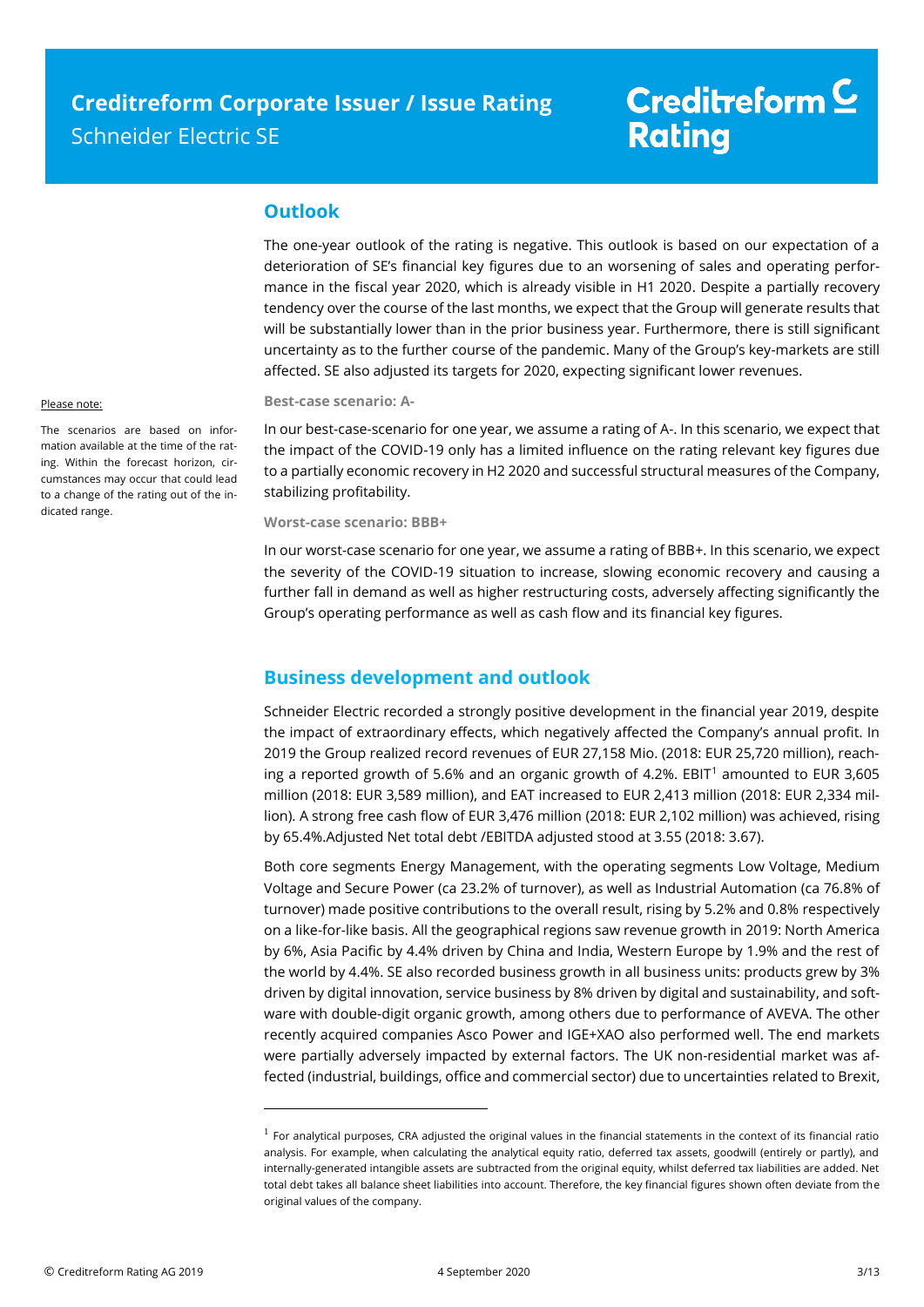and the residential market in Sweden and Finland was impacted by falling real estate prices and oversupply. Growth in the industry market as a whole slowed down, mainly in the wake of trade tensions between the United States and China, but also due to the weaker business climate. The data center market is still on a strong expansion course, especially the secure power and medium/low voltage systems technologies.

Table 1: Financials of Schneider Electric SE I Source: Schneider Electric SE Annual report 2019, standardized by CRA

| <b>Schneider Electric SE</b><br>Selected key figures of the financial statement analysis | <b>CRA standardized figures<sup>2</sup></b> |        |  |
|------------------------------------------------------------------------------------------|---------------------------------------------|--------|--|
| Basis: Annual accounts and report of 31.12. (IAS, Group)                                 | 2018                                        | 2019   |  |
| Sales (million EUR)                                                                      | 25,720                                      | 27,158 |  |
| <b>EBITDA (million EUR)</b>                                                              | 4,489                                       | 4,853  |  |
| EBIT (million EUR)                                                                       | 3,589                                       | 3,605  |  |
| EAT (million EUR)                                                                        | 2,431                                       | 2,523  |  |
| EAT after transfer (million EUR)                                                         | 2,334                                       | 2,413  |  |
| Total assets (million EUR)                                                               | 29,822                                      | 32,435 |  |
| Equity ratio (%)                                                                         | 36.80                                       | 35.74  |  |
| Capital lock-up period (days)                                                            | 58.78                                       | 56.65  |  |
| Short-term capital lock-up (%)                                                           | 19.83                                       | 21.42  |  |
| Net total debt / EBITDA adj. (factor)                                                    | 3.67                                        | 3.55   |  |
| Ratio of interest expenses to total debt (%)                                             | 1.92                                        | 1.43   |  |
| Return on Investment (%)                                                                 | 9.18                                        | 8.55   |  |

The Company managed again to improve its EBIT margin by 50 bps due to efficient price and cost management, as well as higher productivity. The Group's performance was impacted by the negative effects of restructuring costs of EUR 255 million (2018: EUR 198 million) and losses on disposal and impairment of assets of EUR 289 million (2018: EUR 32 million), as well as costs of acquisitions and integrations of EUR 98 million (2018: EUR 69 million). The restructuring was driven by efficiency and simplification initiatives associated with adjustments to the Group's structure and costs. According to SE restructuring costs shall amount to a range average of EUR 200 to EUR 250 million over the next four years. The Group's strong free cash flow was achieved through strong operating performance in line with efficient working capital management. Net total debt / EBITDA adjusted decreased despite higher debt positions, benefitting from business performance and a strong cash position.

In February 2019 SE presented a three year portfolio optimization program, in which it plans to divest less performing companies within its scope of consolidation with a total sum of EUR 1.5 billion to EUR 2.0 billion of revenues. In 2019 the Company already divested EUR 600 million worth of revenues. The Company sold Converse Energy Projects GmbH as well as Pelco, and signed for the disposal of its US panels business. ALPI, a European leader in calculation and electrical design, was consolidated. The Competition Commission of India approved the acquisition of Larsen & Toubro Electrical & Automation business, a leading company in automatic

 $\overline{a}$ 

 $2$  For analytical purposes, CRA adjusted the original values in the financial statements in the context of its financial ratio analysis. For example, when calculating the analytical equity ratio, deferred tax assets, goodwill (entirely or partly), and internally-generated intangible assets are subtracted from the original equity, whilst deferred tax liabilities are added. Net total debt takes all balance sheet liabilities into account. Therefore, the key financial figures shown often deviate from the original values of the company.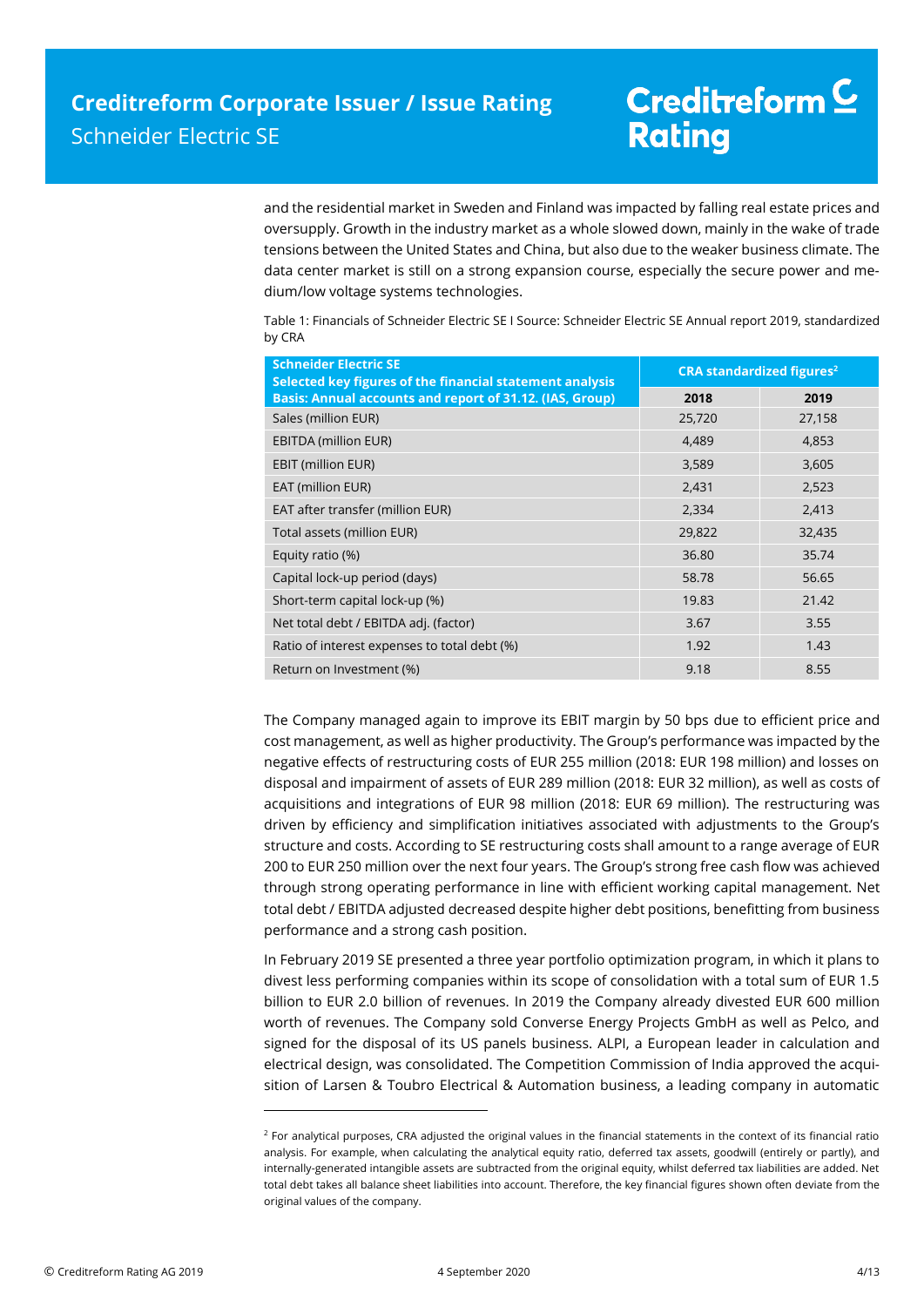transfer switches. Furthermore, SE launched an offer for RIB Software with the aim of expanding capabilities in building lifecycle digitization. So far, the M&A transactions have proven to be positive for profitability without increasing leverage significantly. We consider the strengthening of the profitable core business as plausible.

While 2019 was characterized by growth, a turnaround occurred in the first half of 2020 (H1 2020), triggered by the COVID-19 pandemic. Several lockdown measures introduced by governments resulted in significant decreases in revenue in all regions, by approx. 10% on average on a like-for-like basis. Total revenues amounted to EUR 11,575 million (H1 2019: EUR 13,202 million), recording a reported decrease of 12.3% and an organic decrease of 10.5%. Both core businesses were affected to a similar extent: sales in Energy Management decreased by 11% and Industrial Automation organically by 9%. Due to its diversified portfolio in product and geographically, sharp declines in certain segments and countries could be partially mitigated. China recovered strongly in Q2, showing growth in high single-digit range. While the categories Products and Systems declined respectively to 11% and 15%, Software and Service proved to be resilient with a decline of only 1%. Towards the end of Q2, a recovery has been apparent, boosted by targeted pricing actions in some regions and the reopening of many countries. AVEVA also contributed to the high demand for Software. Within the four end markets, impact also turned out differently, whereby segments related to digitalization, Infrastructure within Energy Management, and hospitals/healthcare, as well as life science industries sector, were least affected by the COVID-19 crisis. Data Center showed strong demand but was affected by supply chain disruptions which still remain unsolved.

A further improvement of 50 bps was achieved in gross margin (organic change: 20 bps), mainly due to pricing and productivity. EBIT, which amounted to EUR 1,200 million (H1: 1,425 million), also benefitted from tactical savings of around EUR 200 million through measures such as a shorter working week/furlough, and deferral of salary increase, introduced to mitigate the impact of the crisis mainly in the first half of 2020. However, SE's adjusted EBITA decreased by 19.6% due to the less flexible support function costs. Restructuring costs, as well M&A and integration costs amounting to EUR 221 million and EUR 69 million (H1 2019: EUR 101 million and EUR 346 million), were in total 64.9% lower compared with H1 2019. Financial costs increased by 22.8%, amounting to EUR 172 million (H1 2019: EUR 140 million). This increase was caused mainly by the fair-value revaluation of financial assets. Finally, net income was EUR 775 million (H1 2019: EUR 993 million), a decrease of 22.0%. Despite significantly lower revenues, free cash flow increased from EUR 837 million to EUR 965 million. As of 20 July 2020 the Group's liquidity position was strong with a total liquidity position of roughly EUR 8 billion. This included cash and cash equivalents as well as available committed credit lines. The rise in free cash flow as in cash resulted mainly due to working capital changes.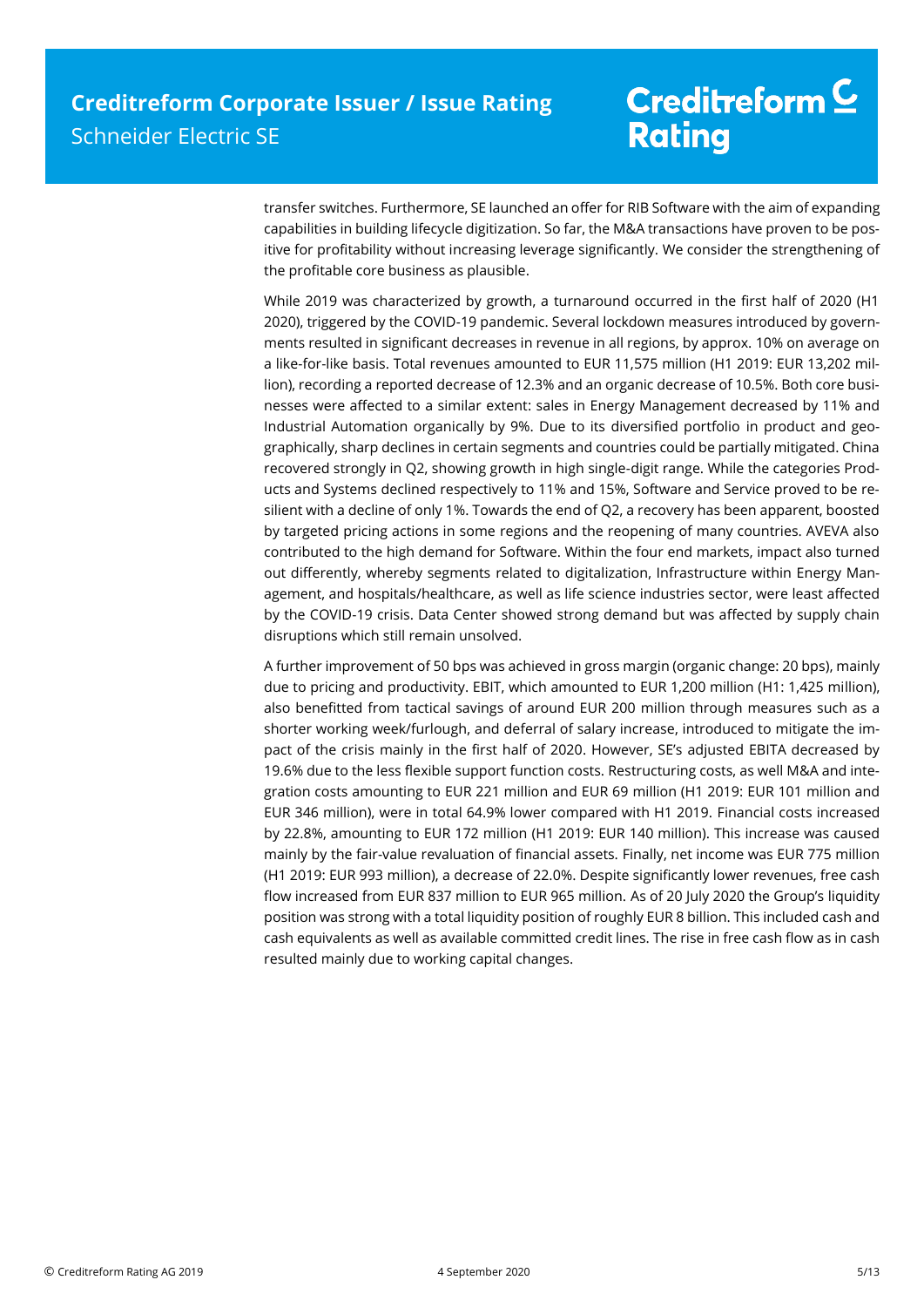Table 2: Figures of current financial year I Source: Schneider Electric SE Half-year financial results 2020 presentation 2020

| In million EUR      | H1 2019 | H1 2020 | $\Delta\%$ |
|---------------------|---------|---------|------------|
| Revenues            | 13,202  | 11,575  | $-12.3$    |
| EBIT                | 1,425   | 1,200   | $-15,8$    |
| EAT                 | 993     | 775     | $-22.0$    |
| Operating cash flow | 1,791   | 1,459   | $-18.5$    |
| Free cash flow      | 837     | 965     | $+15.3$    |

Continuing to focus on quality business, on 10 July 2020 Schneider Electric announced the completion of the voluntary public takeover offer for all outstanding shares of RIB Software, which will be consolidated as part of Energy Management. Due to the nationwide lockdown in India, the completion of the Group's acquisition of Larsen & Toubro Electrical & Automation has been postponed, and SE expects to close the transaction during H2 2020. The last M&A transactions took place on 3 August 2020 with the acquisition of Proleit AG, with the aim of improving the Group's range in the Consumer Packaged Goods segment. The portfolio optimization program for disposals/deconsolidation based on the commitment to divest a total of EUR 1.5 to 2 billion also remains, but with a delay of approximately one year in view of the COVID-19 crisis. There have been no further divestments since 2019.

In 29 July 2020, the Group re-established targets for 2020 but also noted the remaining uncertainty due to the ongoing crisis. The share buyback program, which was suspended on 23 March 2020 as a preventive measure, is no longer suspended but continues with a more cautious approach, adapting to the economic circumstances. According to the current economic climate, Schneider Electric expects an organic decrease in revenues between 7% and 10% and a decline of SE's adjusted EBITA margin of between 50 and 90 bps. SE also expects additionally to an annual restructuring cost base similar to 2019 restructuring costs due to COVID-19 of EUR 400 million to EUR 500 million in aggregate over three years.<sup>3</sup>

The medium targets of the Group remain the same as of 2019: organic revenue growth of 3% to 6%, on average across the cycle, SE's adjusted EBITA margin to around 17% by 2022 (at 2019 constant currency), and free cash flow around EUR 3 billion on average across the cycle. In spite of prevailing uncertainty, SE has announced its market expectations for H2, based on the case that there will not be another significant lockdown in major economies, summarized as follows: continued softness in Mexico, mixed picture in the Southern and Western U.S., continuing growth in China, India remaining impacted in H2, progressive recovery in most of Western Europe, and continued softness in the rest of the world.

Summarized, SE achieved positive business performance in 2019 through the successful implementation of its strategies, benefitting from the rising demand for electrification, digitalization and sustainability. The digitization trend and rising need for connectivity, as well as the expected increase of energy consumption and need for its efficiency create good overall framework conditions for Schneider Electric as a provider of integrated safety and efficiency solutions. However, the Company recorded a COVID-19-related revenue decline of 12% and a 22% decline in net income in the first half of the 2020 business year. It is currently unclear how the COVID-19

 $\overline{a}$ 

<sup>&</sup>lt;sup>3</sup> In 2019 SE announced, restructuring costs would amount from EUR 200 million to EUR 250 million averaged over four years.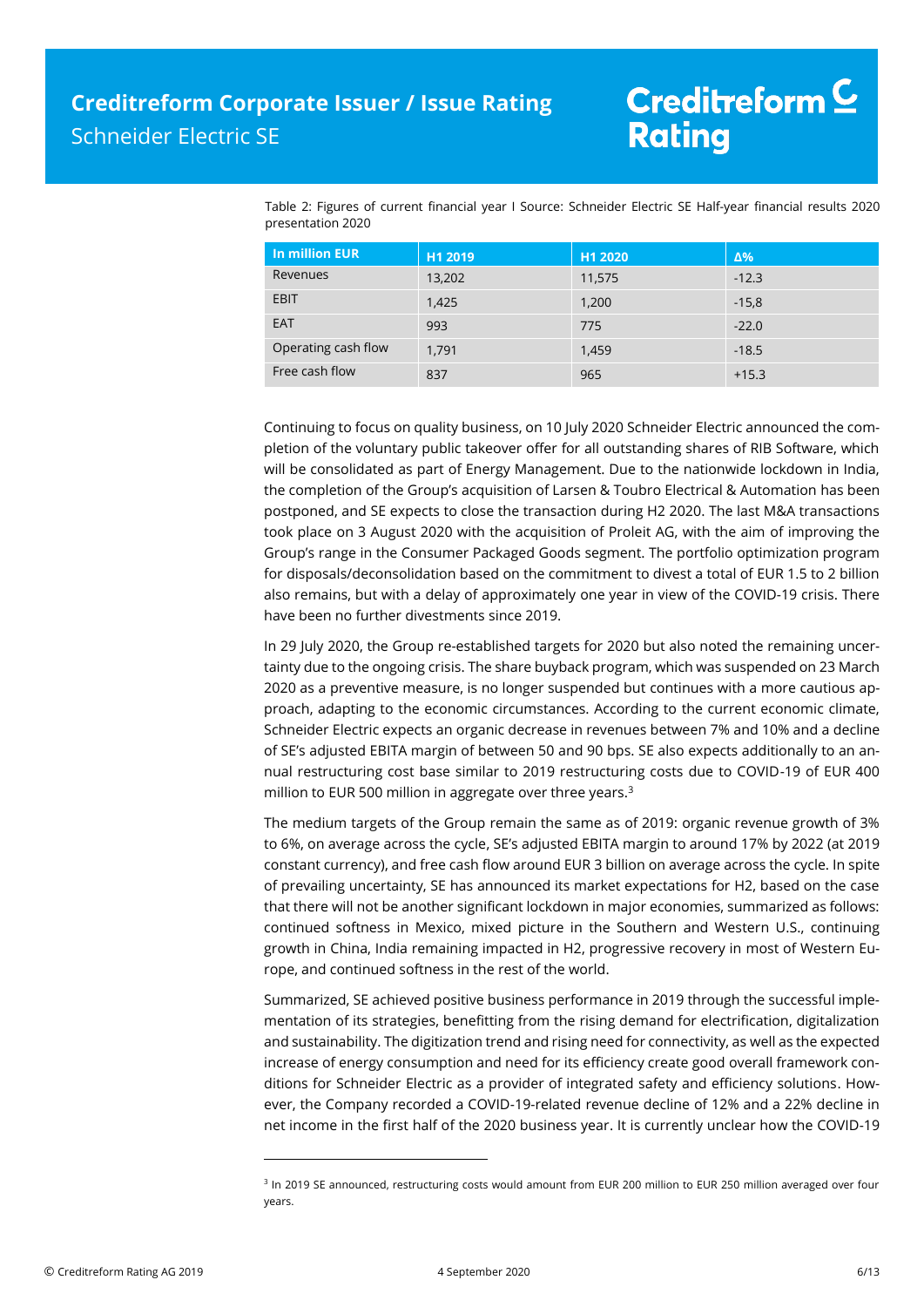pandemic will proceed and which measures may yet follow, so that the development of H2 2020 is subject to substantial uncertainty. It remains to be seen how the SE's business environment will develop further, and how quickly Schneider Electric SE will recover from the external shock to reach pre-crisis levels again.

### **Issue rating**

### **Issue rating details**

The rating objects of this issue rating are exclusively the long-term senior unsecured notes, denominated in euro and issued by Schneider Electric S.A. (issuer), which are included in the list of ECB-eligible marketable assets. The ECB list of eligible marketable assets can be found on the website of the ECB.

The notes have been issued under the EMTN programme with its latest prospectus from 28 April 2020. This EMTN programme amounts to EUR 10 billion. The notes and coupons under the EMTN programme constitute unconditional, unsubordinated, unsecured obligations of the Issuer, and rank at least pari passu among themselves and with all other present and future unsecured obligations and guaranties of the Issuer. The Notes issued under the EMTN programme benefit from a negative pledge provision and a cross-default mechanism. A redemption at the option of the noteholders following a change of control can be specified in the final terms of each series

#### **Result corporate issue rating**

We derive the rating of the euro-denominated bonds of the issuer from the corporate issuer rating of Schneider Electric SE. The rating of the notes is therefore set equal to the corporate rating of the issuer. The rating result is A- with negative outlook. For the issue rating we have applied our rating methodology for corporate issues.

#### **Overview**

Table 3: Overview of CRA Ratings I Source: CRA

| <b>Rating Category</b>                                | <b>Details</b> |               |  |
|-------------------------------------------------------|----------------|---------------|--|
|                                                       | Date           | Rating        |  |
| Schneider Electric SE (Issuer)                        | 04.09.2020     | A- / negative |  |
| Long-term Local Currency (LC) Senior Unsecured Issues | 04.09.2020     | A- / negative |  |
| Other                                                 | --             | n.r.          |  |

Table 4: Overview of 2019 Euro Medium Note Programme I Source: Base Prospectus dated 23 December 2019

| <b>Overview 2019 EMTN Programm</b> |                         |             |                                 |
|------------------------------------|-------------------------|-------------|---------------------------------|
| Volume                             | EUR 10,000,000,000      | Maturity    | Depending on<br>respective bond |
| <b>Issuer / Guarantor</b>          | Schneider Electric S.E. | Coupon      | Depending on<br>respective bond |
| Arranger                           | <b>BNP Paribas</b>      | Currency    | Depending on<br>respective bond |
| Credit enhancement                 | none                    | <b>ISIN</b> | Depending on<br>respective bond |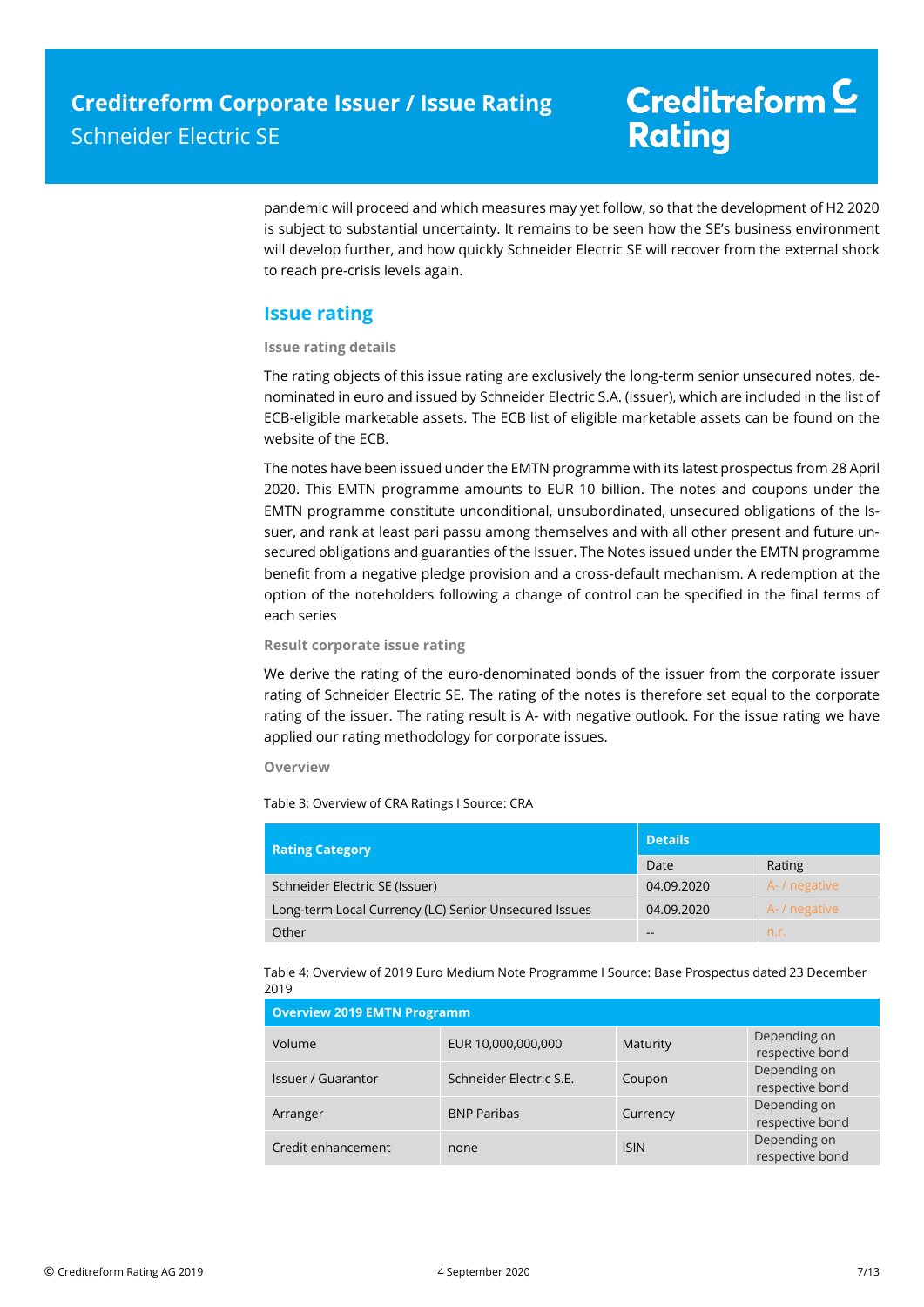All future LT LC senior unsecured Notes that will be issued by Schneider Electric SE and that have similar conditions to the current EMTN programme, denominated in euro and included in the list of ECB-eligible marketable assets will, until further notice, receive the same ratings as the current LT LC senior unsecured notes issued under the EMTN programme. Notes issued under the program in any currency other than euro, or other types of debt instruments, have not yet been rated by CRA. For a list of all currently valid ratings and additional information, please consult the website of Creditreform Rating AG. For the time being, other emission classes or programmes (such as the Commercial Paper Programme) and issues that do not denominate in euro will not be assessed.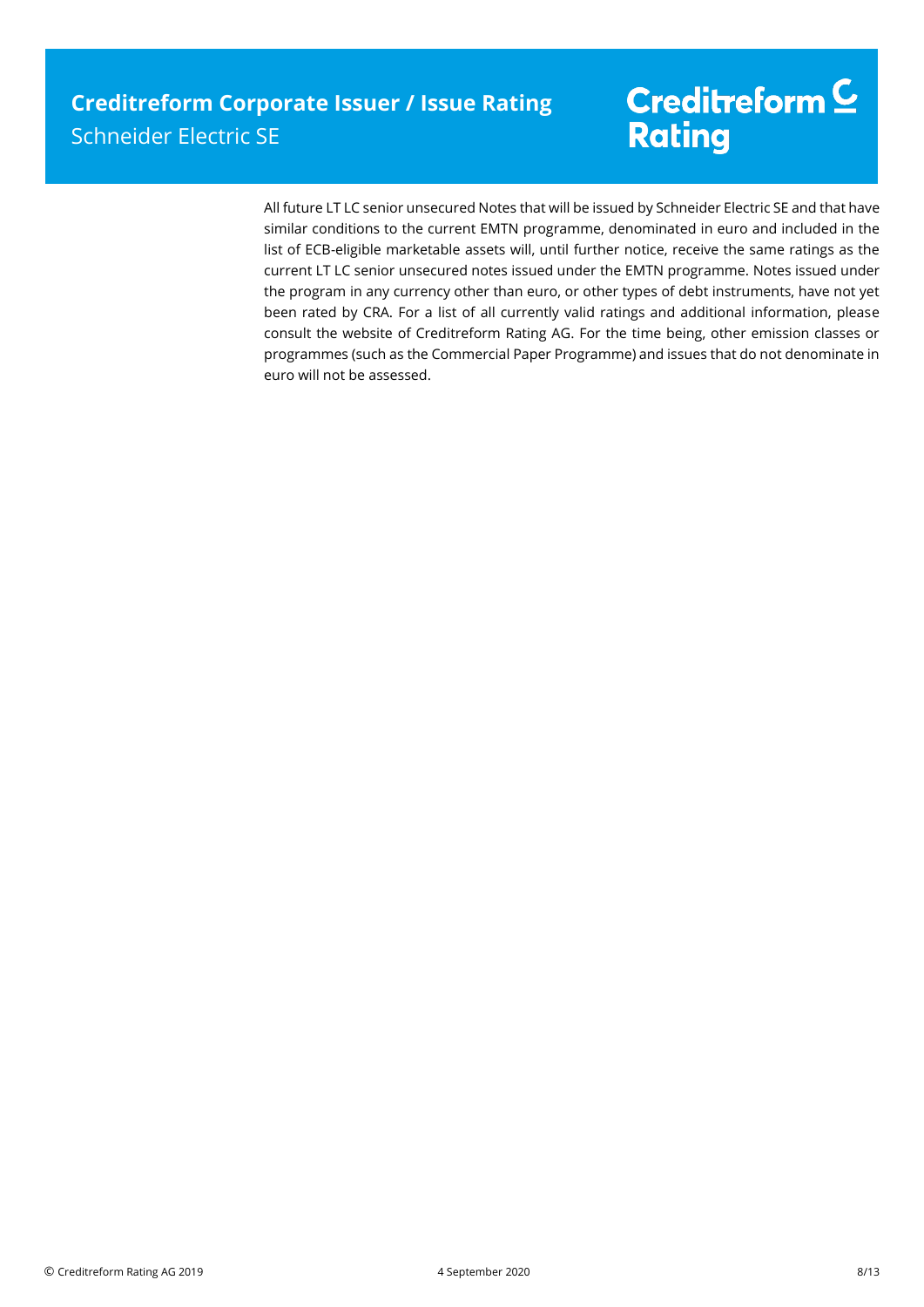### **Appendix**

**Rating history**

The rating history is available under:

<https://www.creditreform-rating.de/en/ratings/published-ratings.html>

Table 5: Corporate issuer rating of Schneider Electric SE | Source: CRA

| Event          | Rating date | <b>Publication date</b> | <b>Monitoring period</b> | <b>Result</b> |
|----------------|-------------|-------------------------|--------------------------|---------------|
| Initial Rating | 27.02.2019  | 12.03.2019              | 03.09.2020               | A- / stable   |

Table 6: LT LC senior unsecured issues by Schneider Electric SE | Source: CRA

| Event          |            | <b>Rating date</b> Publication date | <b>Monitoring period</b> | <b>Result</b> |
|----------------|------------|-------------------------------------|--------------------------|---------------|
| Initial Rating | 27.02.2019 | 12.03.2019                          | 03.09.2020               | A- / stable   |

#### **Regulatory requirements**

The present rating is an unsolicited rating in the regulatory sense. The analysis was carried out on a voluntary basis by Creditreform Rating AG, which was not commissioned by the Issuer or any other third party to prepare the present rating.

The rating is based on the analysis of published information and on internal evaluation methods for the assessment of companies and issues. The rating object was informed of the intention of creating or updating an unsolicited rating before the rating was determined.

The rating object participated in the creation of the rating as follows:

| With Rated Entity or Related Third Party Participation | No |
|--------------------------------------------------------|----|
| With access to Internal Documents                      | No |
| With Access to Management                              | No |

The rating was conducted based on the following information.

|   | <b>List of documents</b>                   |
|---|--------------------------------------------|
|   | <b>Accounting and controlling</b>          |
| ٠ | Release Half Year results 2020             |
| ٠ | <b>Presentation Half Year Results 2020</b> |
| ٠ | Annual Report 2019                         |
|   | <b>Finance</b>                             |
| ٠ | Base Prospectus 28.04.2020                 |
|   | <b>Additional documents</b>                |
| ٠ | Press Releases and News                    |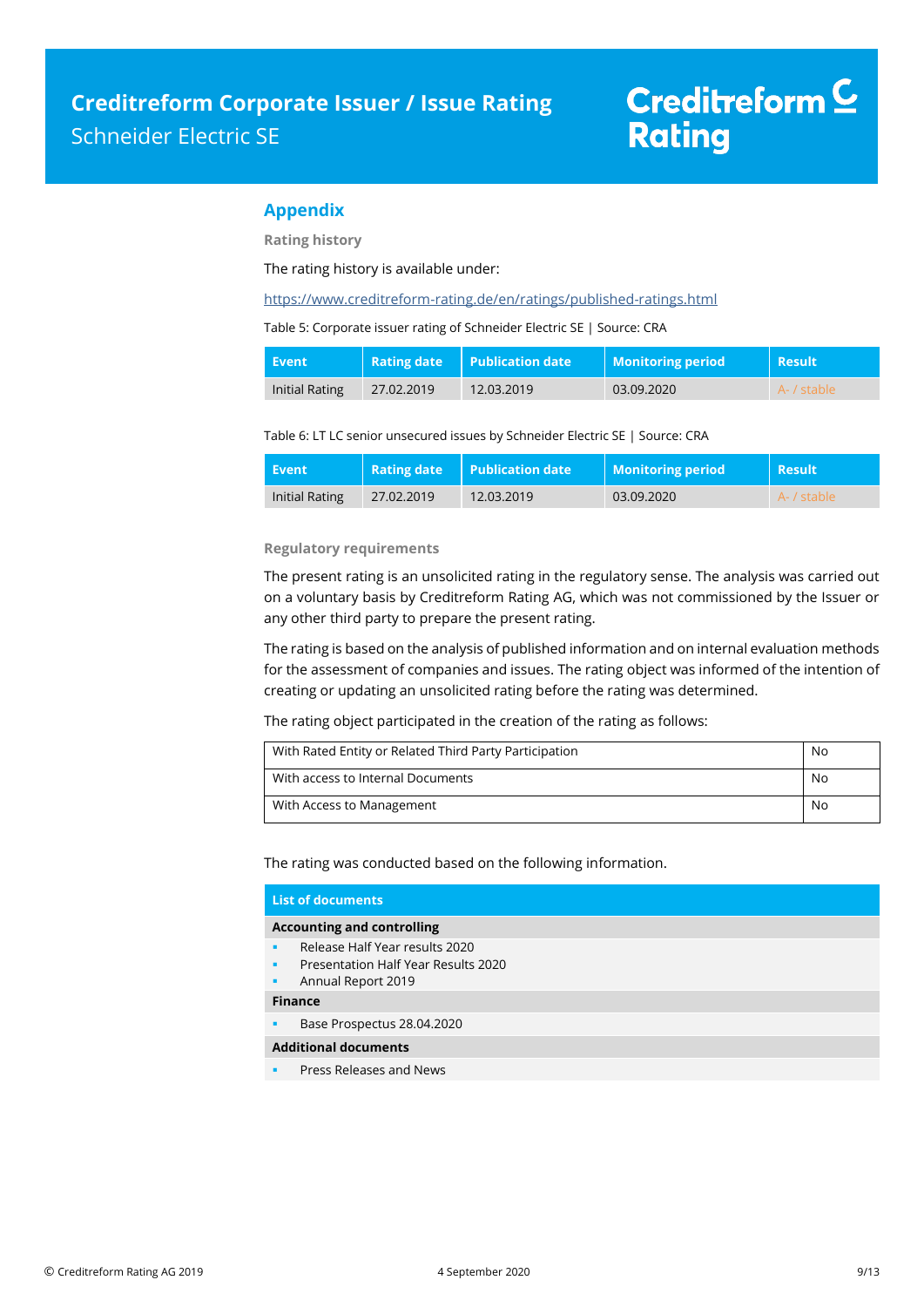A management meeting did not take place within the framework of the rating process.

The documents specified above and information gathered were sufficient to meet the requirements of Creditreform Rating AG's rating methodologies.

The rating was conducted based on the following rating methodologies and the basic document.

| <b>Rating methodology</b>      | <b>Version</b> | <b>Date</b>  | Website                                     |
|--------------------------------|----------------|--------------|---------------------------------------------|
|                                | number         |              |                                             |
| <b>Corporate Ratings</b>       | 2.3            | 29.05.2019   | https://creditreform-rating.de/en/about-    |
|                                |                |              | us/regulatory-require-                      |
|                                |                |              | ments.html?file=files/content/downloads/Ex- |
|                                |                |              | ternes%20Rating/Regulatorische%20Anforder-  |
|                                |                |              | ungen/EN/Ratingmethodiken%20EN/Rating%2     |
|                                |                |              | 0Methodology%20Corporate%20Ratings.pdf      |
| Non-financial                  | 1.0            | October 2016 | https://creditreform-rating.de/en/about-    |
| <b>Corporate Issue Ratings</b> |                |              | us/regulatory-require-                      |
|                                |                |              | ments.html?file=files/content/downloads/Ex- |
|                                |                |              | ternes%20Rating/Regulatorische%20Anforder-  |
|                                |                |              | ungen/EN/Ratingmethodiken%20EN/Rating%2     |
|                                |                |              | 0Methodology%20Non-Financial%20Corpo-       |
|                                |                |              | rate%20Issue%20Ratings.pdf                  |
| Rating<br>Criteria<br>and      | 1.3            | January 2018 | https://creditreform-rating.de/en/about-    |
| Definitions                    |                |              | us/regulatory-require-                      |
|                                |                |              | ments.html?file=files/content/downloads/Ex- |
|                                |                |              | ternes%20Rating/Regulatorische%20Anforder-  |
|                                |                |              | ungen/EN/Ratingmethodiken%20EN/CRAG%2       |
|                                |                |              | 0Rating%20Criteria%20and%20Definitions.pdf  |

The documents contain a description of the rating categories and a definition of default.

The rating was carried out by the following analysts:

| <b>Name</b>         | <b>Function</b> | <b>Mail-Address</b>                |
|---------------------|-----------------|------------------------------------|
| Christina Sauerwein | Lead analyst    | C.Sauerwein@creditreform-rating.de |
| Rudger van Mook     | Analyst         | R.vanMook@creditreform-rating.de   |

The rating was approved by the following person (person approving credit ratings, PAC):

| Name         | <b>Function</b> | Mail-Address                    |
|--------------|-----------------|---------------------------------|
| Artur Kapica | <b>PAC</b>      | A.Kapica@creditreform-rating.de |

On 4 September 2020, the analysts presented the rating to the rating committee and the rating was determined. The rating result was communicated to the company on 07 September 2020. There has not been a subsequent change to the rating.

The rating will be monitored until Creditreform Rating AG withdraws the rating. The rating can be adjusted as part of the monitoring, if crucial assessment parameters change.

In 2011, Creditreform Rating AG was registered within the European Union according to EU Regulation 1060/2009 (CRA-Regulation). Based on this registration, Creditreform Rating AG is allowed to issue credit ratings within the EU and is bound to comply with the provisions of the CRA-Regulation.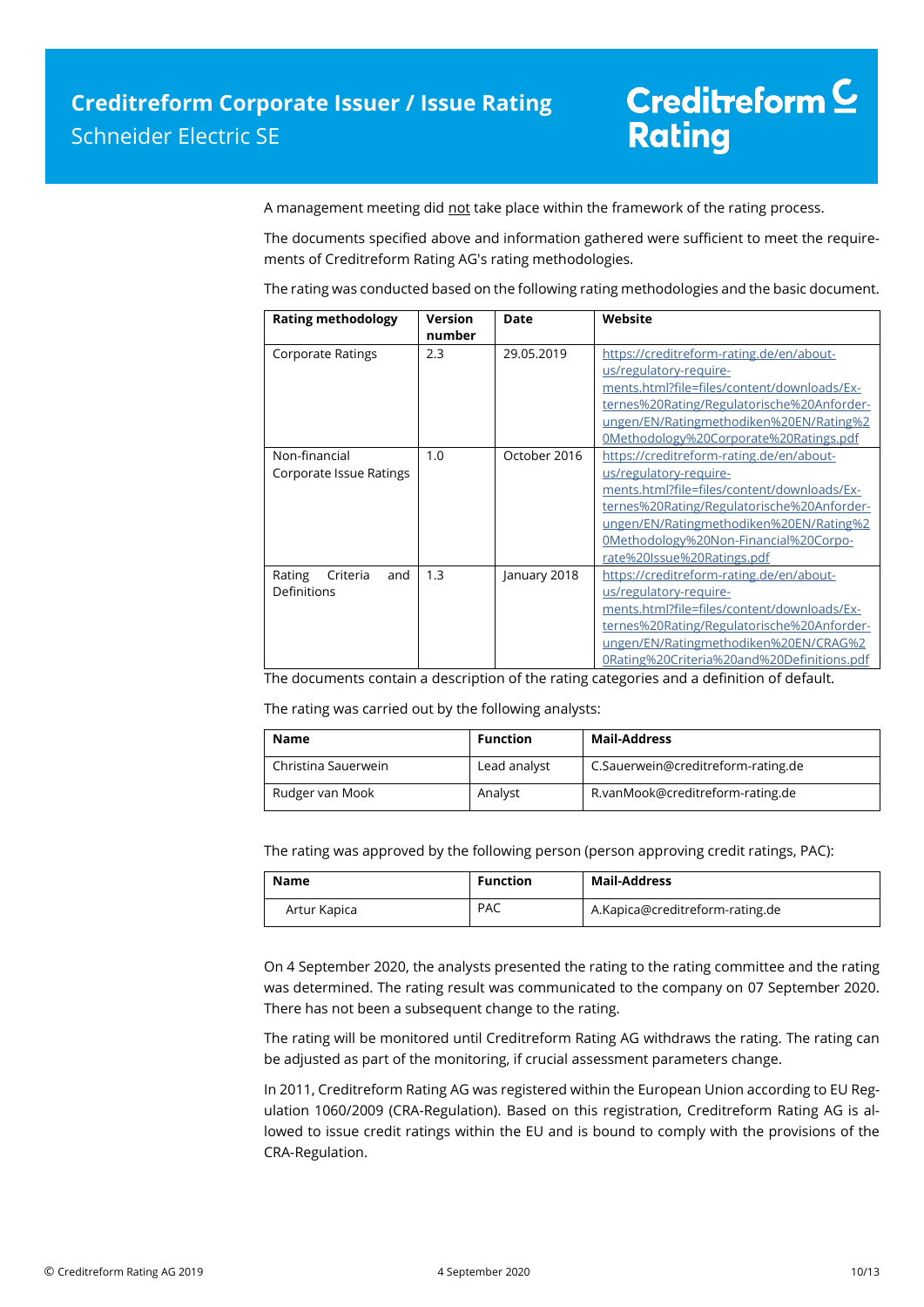#### **ESG-factors**

You can find out whether ESG factors were relevant to the rating in the upper section of this rating report "Relevant rating factors".

A general valid description for Creditreform Rating AG, as well as a valid description of corporate ratings for understanding and assessing ESG factors in the context of the credit rating process, can be found here:

https://creditreform-rating.de/en/about-us/regulatory-requirements.html?file=files/content/downloads/Externes%20Rating/Regulatorische%20Anforderungen/EN/Ratingmethodiken%20EN/The%20Impact%20of%20ESG%20Factors%20on%20Credi t%20Ratings.pdf

#### **Conflict of interests**

No conflicts of interest were identified during the rating process that might influence the analyses and judgements of the rating analysts involved or any other natural person whose services are placed at the disposal or under the control of Creditreform Rating AG and who are directly involved in credit rating activities or in approving credit ratings and rating outlooks.

In the event of providing ancillary services to the rated entity, Creditreform Rating AG will disclose all ancillary services in the credit rating report.

#### **Rules on the presentation of credit ratings and rating outlooks**

The approval of credit ratings and rating outlooks follows our internal policies and procedures. In line with our "Rating Committee Policy", all credit ratings and rating outlooks are approved by a rating committee based on the principle of unanimity.

To prepare this credit rating, Creditreform Rating AG has used following substantially material sources:

#### Corporate issuer rating:

- 1. Annual report
- 2. Website
- 3. Internet research

#### Corporate issue rating:

- 1. Corporate issuer rating incl. information used for the corporate issuer rating
- 2. Documents on issues / instruments

There are no other attributes and limitations of the credit rating or rating outlook other than those displayed on the Creditreform Rating AG website. Furthermore, Creditreform Rating AG considers as satisfactory the quality and extent of information available on the rated entity. With respect to the rated entity, Creditreform Rating AG regarded available historical data as sufficient.

Between the time of disclosure of the credit rating to the rated entity and the public disclosure, no amendments were made to the credit rating.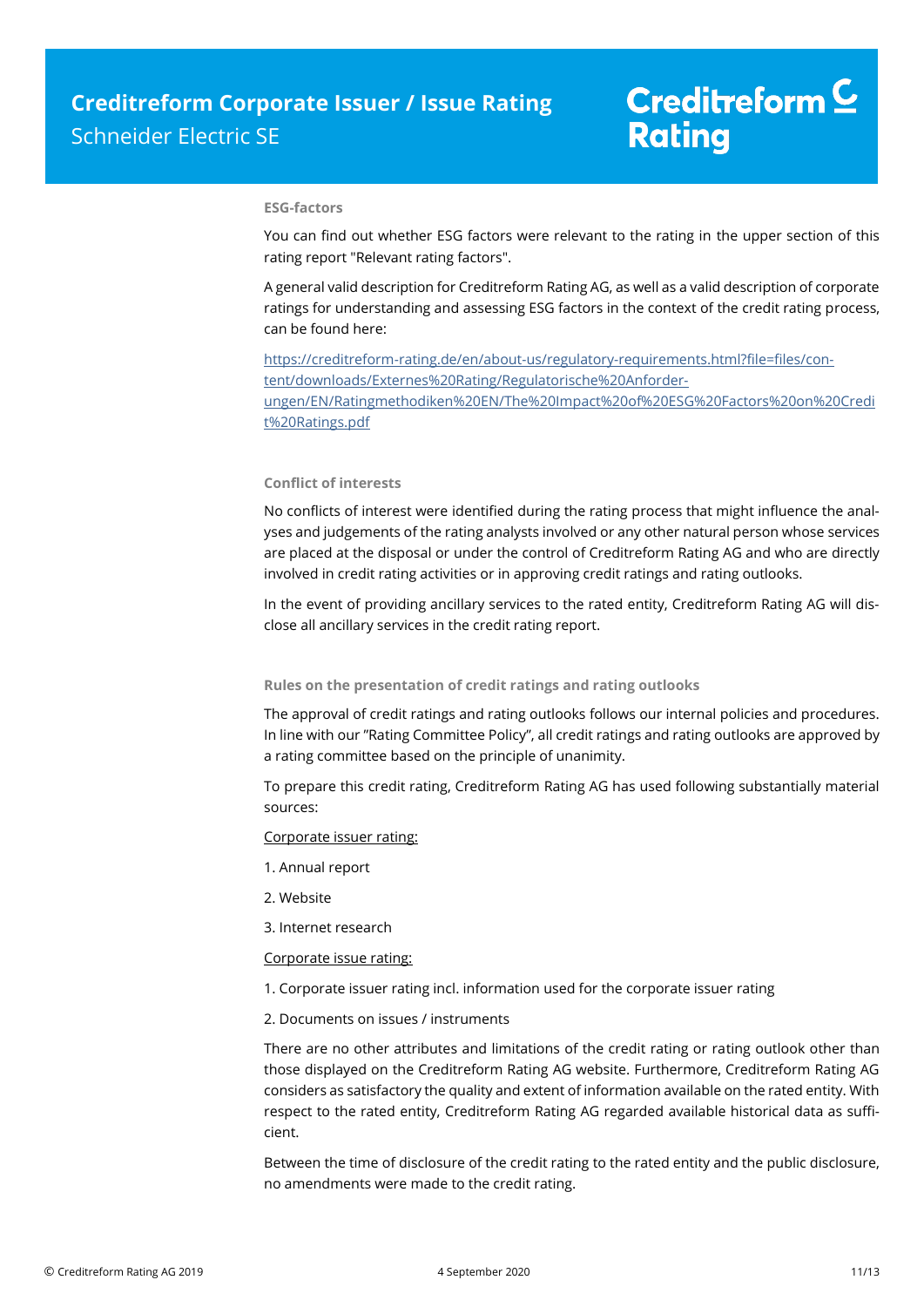The Basic Data Information Card indicates the principal methodology or version of methodology that was used in determining the rating, with a reference to its comprehensive description.

In cases where the credit rating is based on more than one methodology or where reference only to the principal methodology might cause investors to overlook other important aspects of the credit rating, including any significant adjustments and deviations, Creditreform Rating AG explains this fact in the credit rating report and indicates how the different methodologies or other aspects are taken into account in the credit rating. This information is integrated in the credit rating report.

The meaning of each rating category, the definition of default or recovery and any appropriate risk warning, including a sensitivity analysis of the relevant key rating assumptions such as mathematical or correlation assumptions, accompanied by worst-case scenario credit ratings and best-case scenario credit ratings are explained.

The date at which the credit rating was initially released for distribution and the date when it was last updated, including any rating outlooks, is indicated clearly and prominently in the Basic Data Information Card as a "rating action"; initial release is indicated as "initial rating", other updates are indicated as an "update", "upgrade" or "downgrade", "not rated", "confirmed", "selective default" or "default".

In the case of a rating outlook, the time horizon is provided during which a change in the credit rating is expected. This information is available within the Basic Data Information Card.

In accordance with Article 11 (2) EU-Regulation (EC) No 1060/2009, a registered or certified credit rating agency shall make available, in a central repository established by ESMA, information on its historical performance data including the rating transition frequency and information about credit ratings issued in the past and on their changes. Requested data are available at the ESMA website: https://cerep.esma.europa.eu/cerep-web/statistics/defaults.xhtml

An explanatory statement of the meaning of Creditreform Rating AG's default rates are available in the credit rating methodologies disclosed on the website.